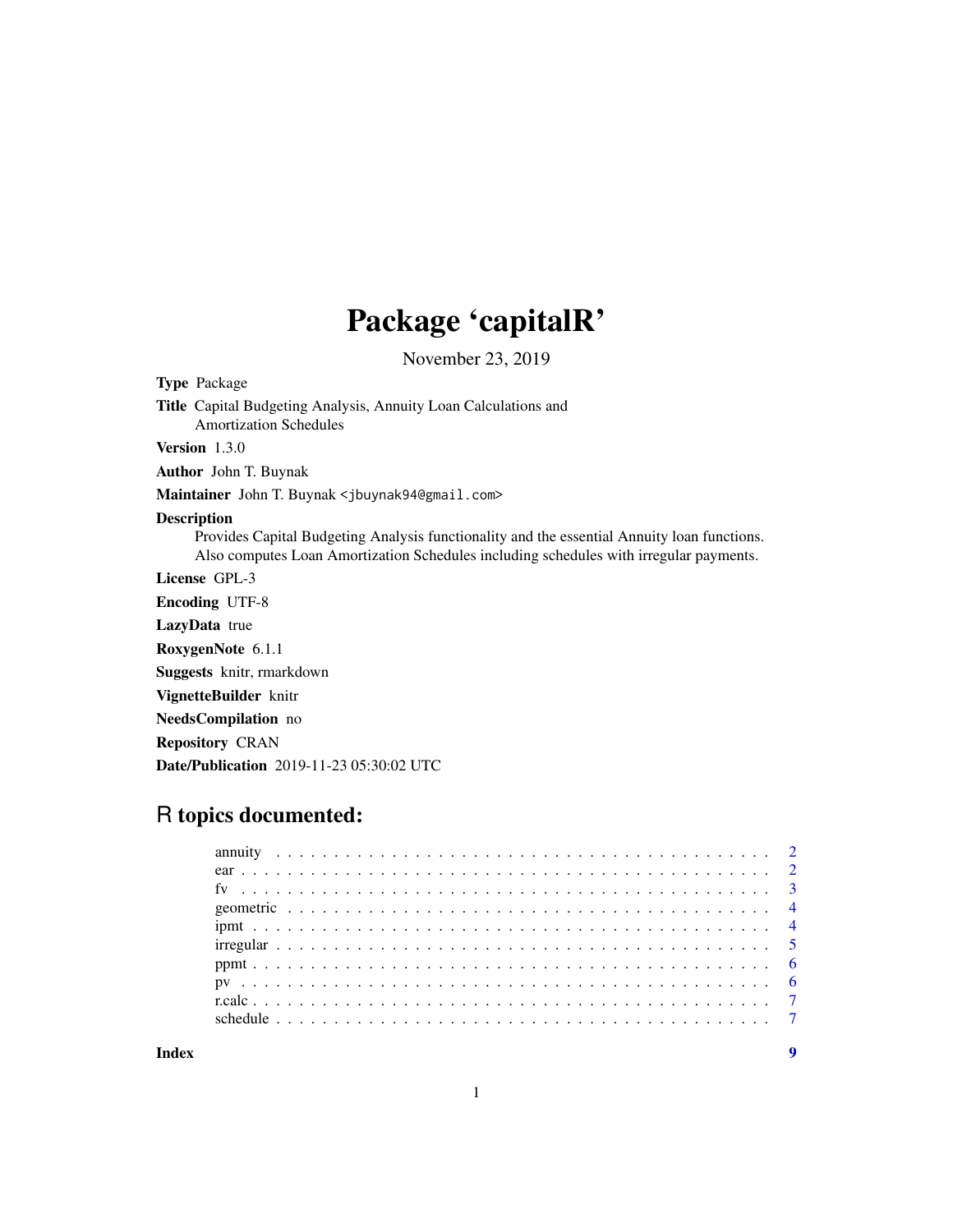#### <span id="page-1-0"></span>Description

Calculates the payment, present value, future value, rate, or the number of periods

#### Usage

```
annuity(type = c("pv", "fv", "pmt", "nper", "rate"), pv, fv = 0, pmt,n, r, end = TRUE)
```
#### Arguments

| type         | Loan parameter to return. ("pv", "fv", "pmt", "nper", "rate")                  |
|--------------|--------------------------------------------------------------------------------|
| pv           | Present Value                                                                  |
| fv           | <b>Future Value</b>                                                            |
| pmt          | Periodic Payment                                                               |
| n            | Number of Periods                                                              |
| $\mathsf{r}$ | Rate                                                                           |
| end          | Logical, set to TRUE. If FALSE, payments are made at the beginning the period. |

#### Value

Returns the selected Annuity Loan Parameter

#### Examples

annuity(type = "pmt",  $pv = -2000$ ,  $fv = 0$ ,  $n = 4 * 12$ ,  $r = 0.06/12$ , end = TRUE)

| -<br>., | ٠<br>×<br>r<br>$-$ |
|---------|--------------------|
|         |                    |

ear *Effective Annual Rate*

#### Description

Effective Annual Rate

## Usage

ear(apr,  $n, p = 5$ )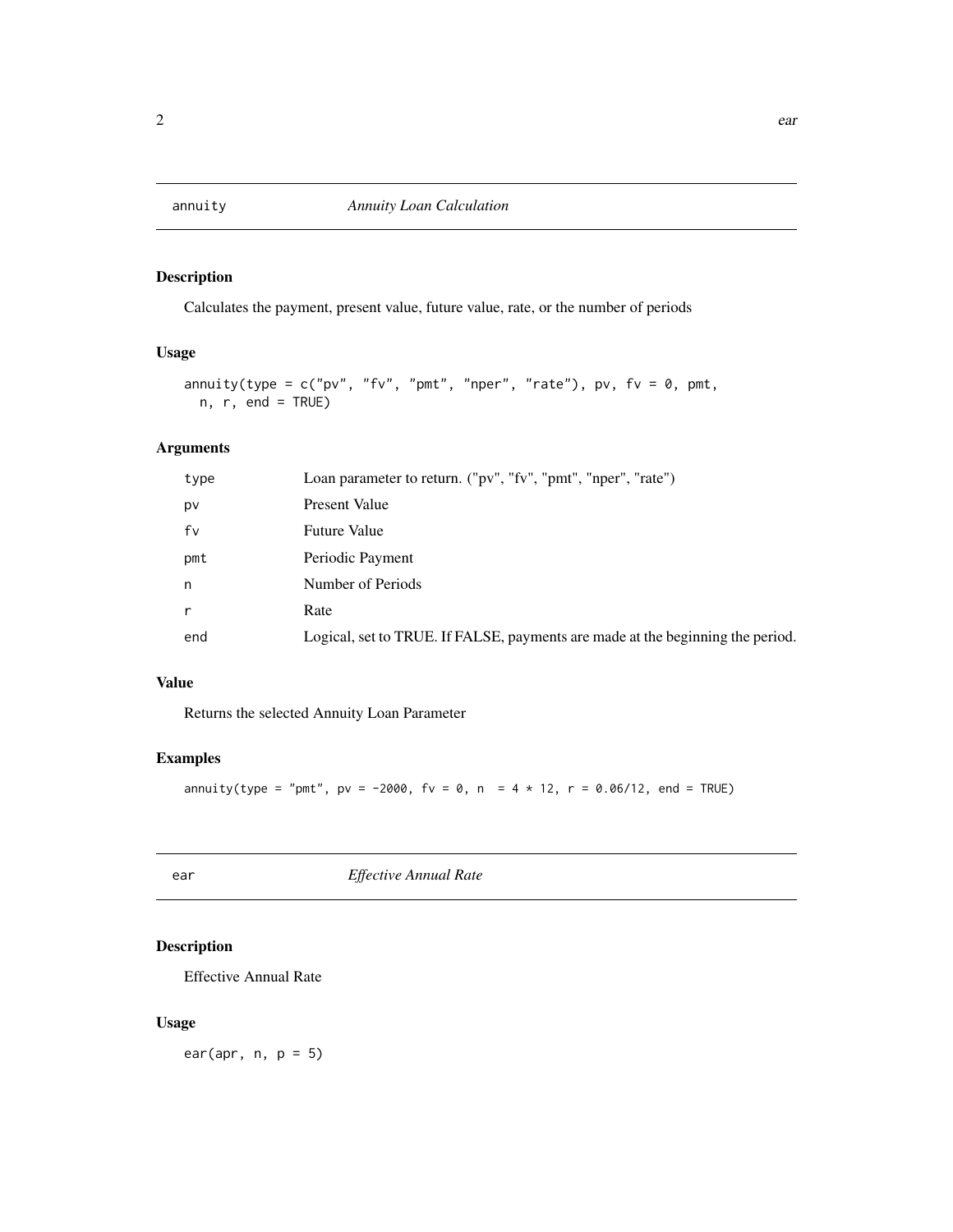## <span id="page-2-0"></span>Arguments

| apr | Annual Rate (Nominal Interest Rate)                       |
|-----|-----------------------------------------------------------|
| n   | Number of compounds in a year                             |
|     | Calculates the EAR to the $(1/10^{\circ}p)$ decimal place |

## Value

Effective Annual Rate

## Examples

ear(apr= 0.05, n = 12)

#### fv *Future Value*

## Description

Calculates the Future Value given a Present Value

#### Usage

fv(pv, r, n)

## Arguments

| pv           | Present Value                 |
|--------------|-------------------------------|
| <sub>r</sub> | Discount Rate                 |
|              | Number of Compounding Periods |

#### Value

Returns the Future Value

## Examples

fv(5000, 0.08/12, 5\*12)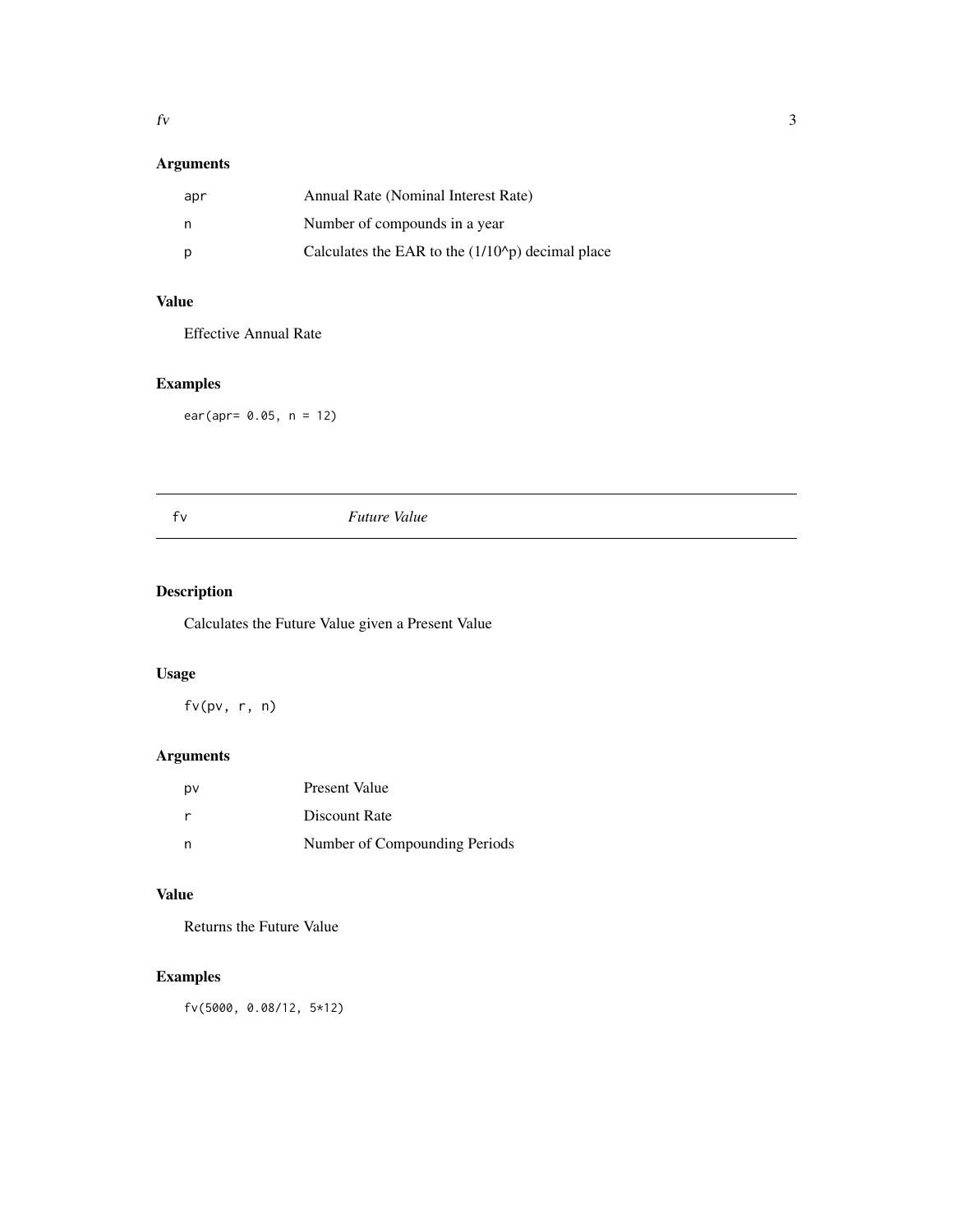<span id="page-3-0"></span>

#### Description

Geometric Mean Return

#### Usage

geometric(c)

#### Arguments

c Periodic returns in decimal form

#### Value

Returns the Geometric Mean Return

## Examples

geometric(c(0.05, 0.02, -0.03, 0.09, -0.02))

ipmt *Interest Payment*

## Description

Calculates the interest portion of the payment in period "x"

## Usage

 $ipmt(pv, fv = 0, n, r, x, end = TRUE)$ 

#### Arguments

| pv  | Present Value                                                    |
|-----|------------------------------------------------------------------|
| fv  | <b>Future Value</b>                                              |
| n   | Number of Periods                                                |
| r   | Rate                                                             |
| x   | Period in which to calculate the interest portion of the payment |
| end | If FALSE, payments are made at the beginning of the period       |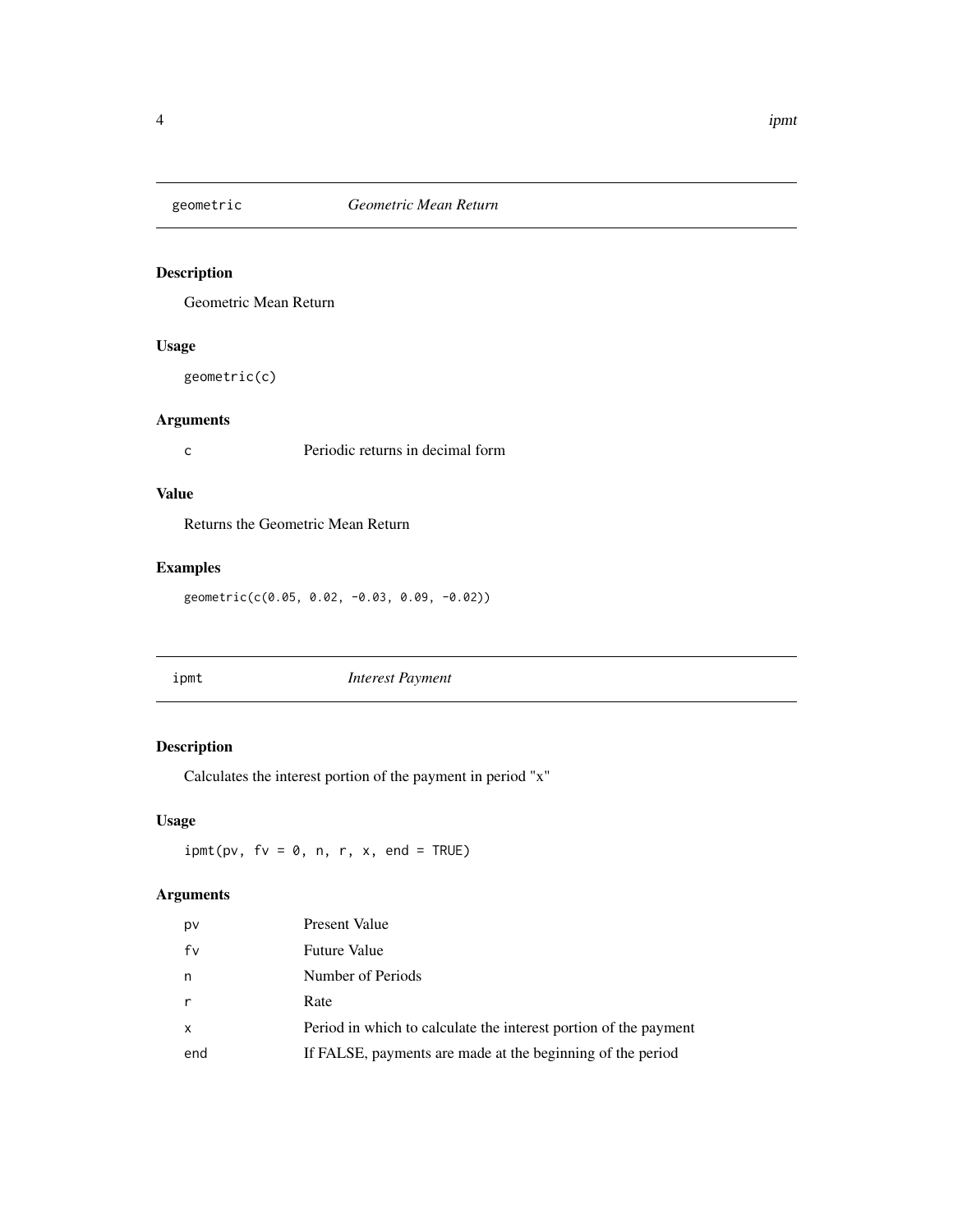#### <span id="page-4-0"></span>irregular 5

## Value

Returns the Interest Portion of the Payment in Period "x"

## Examples

```
ipmt(pv = 20000, fv = 0, n = 5 * 12, r = 0.05/12, x = 12, end = TRUE)
```
irregular *Amortization Schedule With Irregular Payments*

#### Description

Creates an amortization schedule of a loan with irregular payments and withdrawals

#### Usage

irregular(payments, dates, apr, pv, info = TRUE)

#### Arguments

| payments | Vector of payments, the first payment must be 0                                          |
|----------|------------------------------------------------------------------------------------------|
| dates    | Vector of dates, the first date is the date of origination                               |
| apr      | Annual rate                                                                              |
| pv       | Present Value                                                                            |
| info     | Logical, if set to 'TRUE' information about the dataframe arrangement will be<br>printed |

#### Value

Returns the irregular Amortization Schedule in a Dataframe

#### Examples

```
irregular(payments = c(0, 200, -100), dates = c("2019-01-01", "2019-02-08", "2019-03-20"),apr = 0.05, pv = 2000, info = FALSE)
```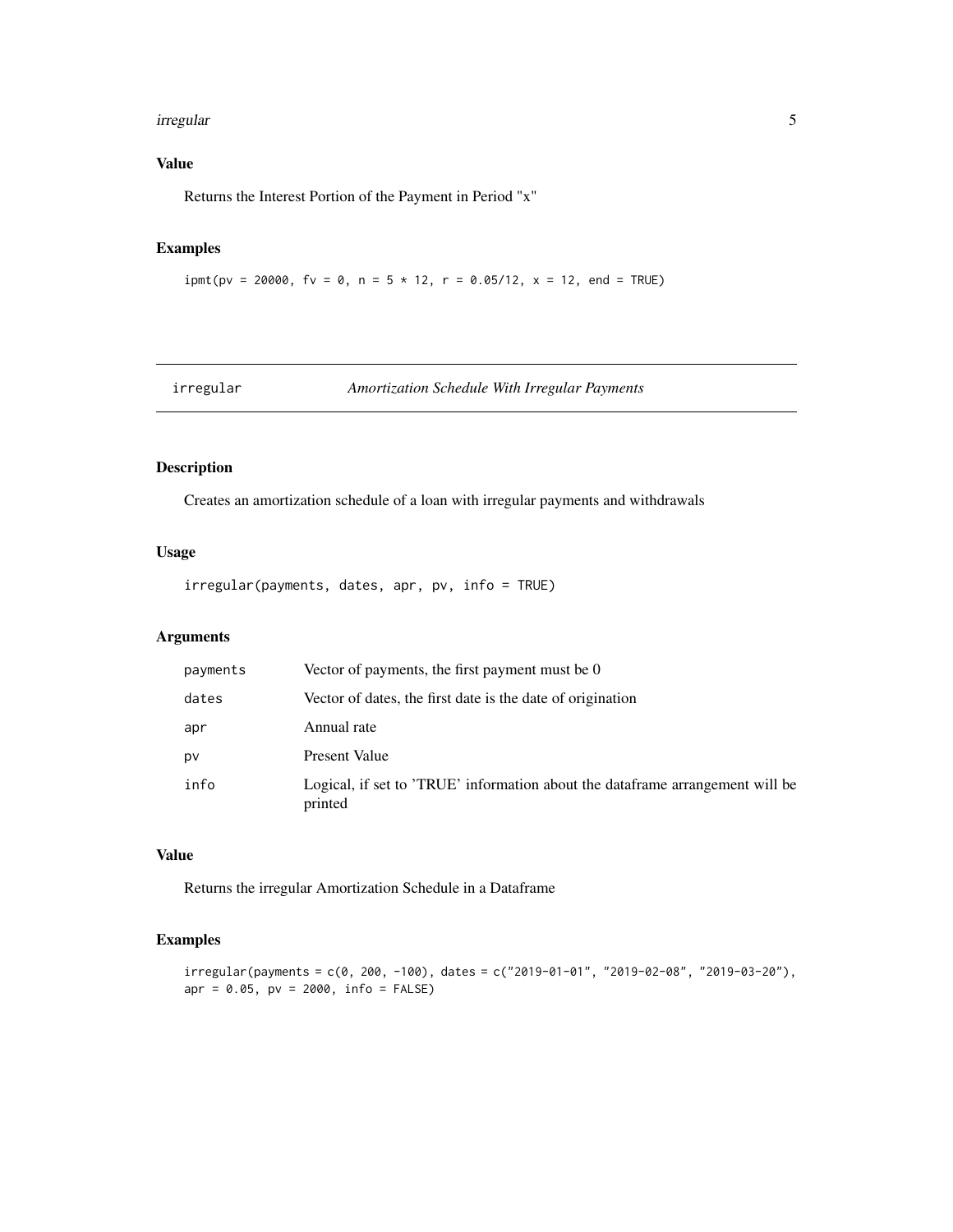<span id="page-5-0"></span>

#### Description

Calculates the principal of the payment in period "x"

#### Usage

ppmt(pv,  $fv = 0$ , n, r, x, end = TRUE)

#### Arguments

| pv  | Present Value                                                     |
|-----|-------------------------------------------------------------------|
| fv  | <b>Future Value</b>                                               |
| n   | Number of Periods                                                 |
| r   | Rate                                                              |
| X   | Period in which to calculate the principal portion of the payment |
| end | If FALSE, payments are made at the beginning of the period        |

## Value

Returns the Principal Portion of the Payment in Period "x"

## Examples

ppmt(pv = 5000, fv = 0, n = 4 \* 12, r = 0.06/12, x = 12, end = TRUE)

pv *Present Value*

#### Description

Calculates the present value of a given future value

#### Usage

pv(fv, r, n)

## Arguments

| fv | <b>Future Value</b>           |
|----|-------------------------------|
| r  | Discount Rate                 |
| n  | Number of Compounding Periods |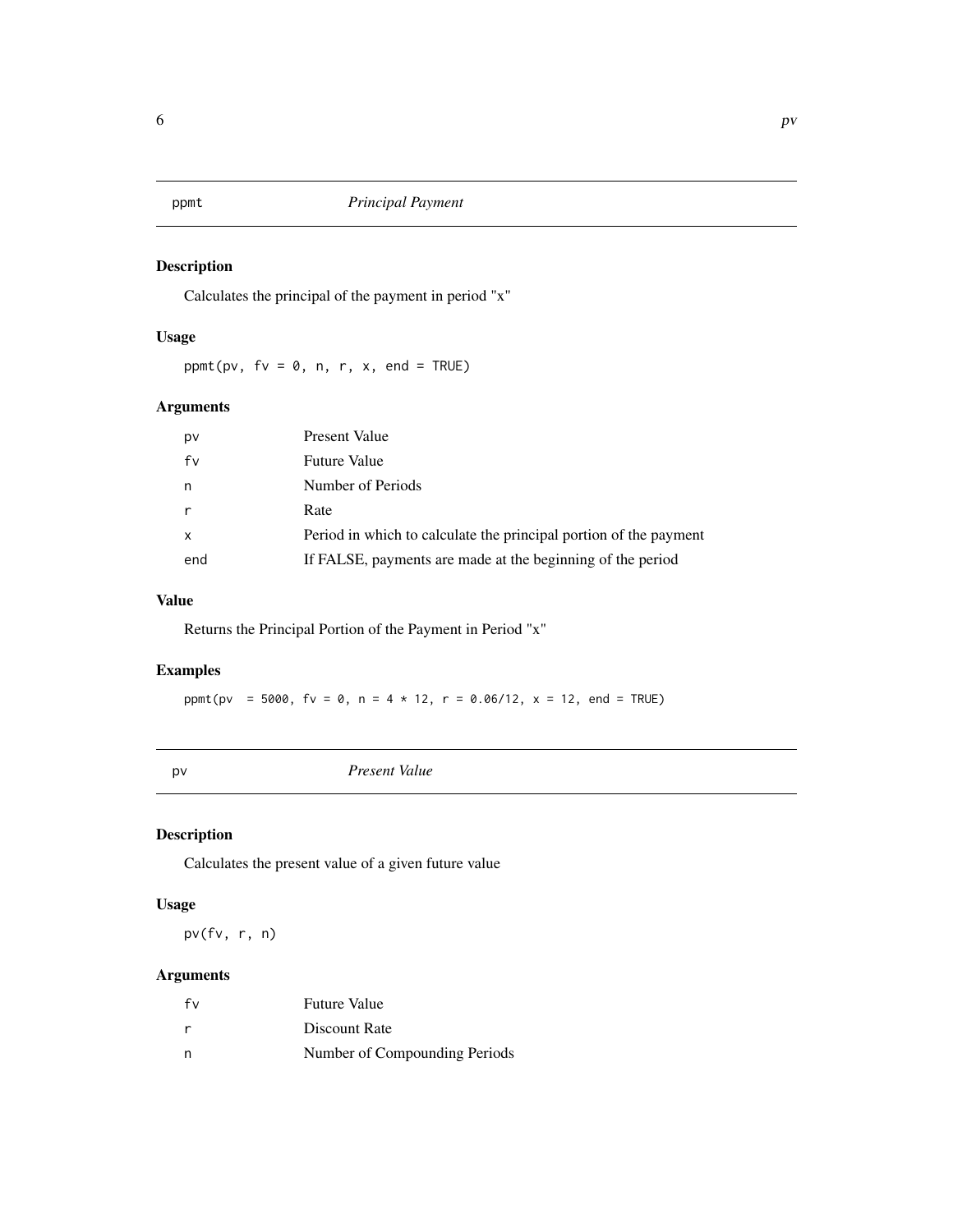#### <span id="page-6-0"></span>r.calc 7

## Value

Returns the Present Value

#### Examples

```
pv(5000, 0.08/12, 5*12)
```
r.calc *Return Calculation*

#### Description

Return Calculation

#### Usage

r.calc(vector)

## Arguments

vector Vector from which to calculate the periodic return

#### Value

Returns the Periodic Percent Return

#### Examples

r.calc(c(100, 75, 50, 80, 125))

schedule *Amortization Schedule*

## Description

Creates an amortization schedule of a loan

## Usage

 $schedule(r, n, pv, fv = 0, end = TRUE)$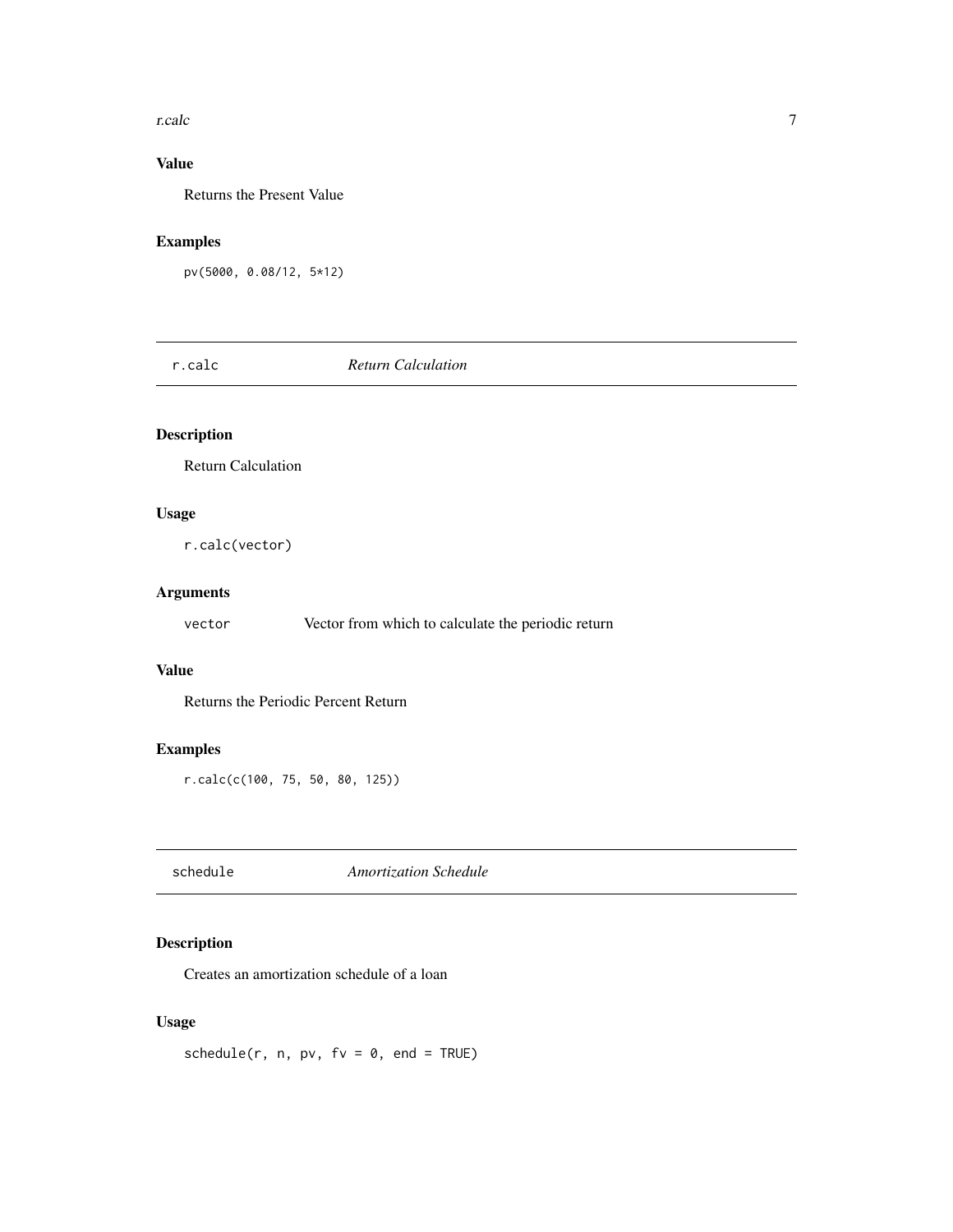#### 8 schedule et al. 2012 schedule et al. 2013 schedule et al. 2013 schedule et al. 2014 schedule et al. 2014 schedule

## Arguments

|     | Rate                                                       |
|-----|------------------------------------------------------------|
| n   | Number of Periods                                          |
| p٧  | Present Value                                              |
| fv  | Future Value, set $= 0$                                    |
| end | If FALSE, payments are made at the beginning of the period |
|     |                                                            |

#### Value

Returns the Amortization Schedule in a dataframe

## Examples

 $schedule(r = 0.06/12, n = 10 * 12, pv = -5000, fv = 0, end = TRUE)$